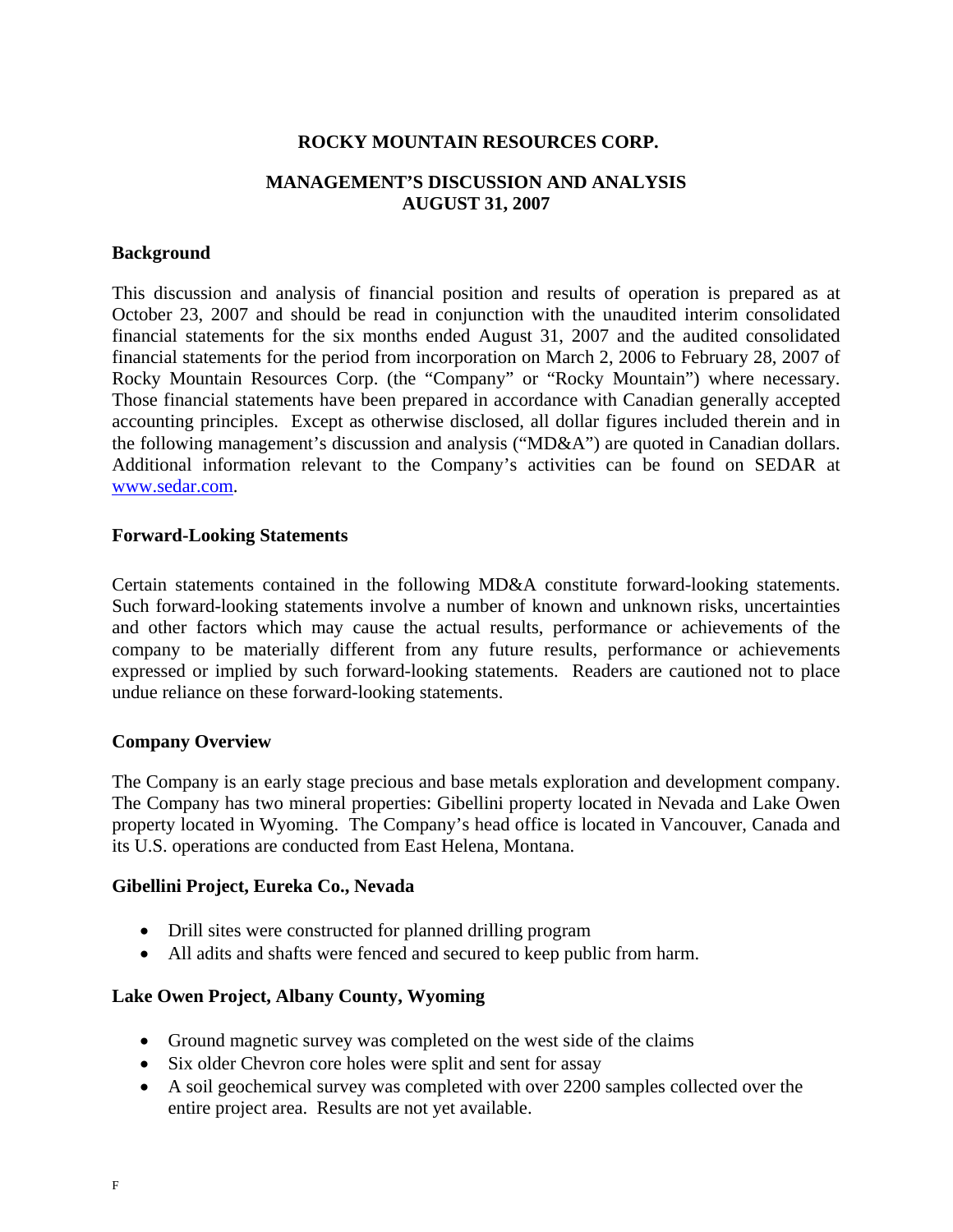Refer to the Company's October 2, 2007 news release for a corporate update on activities.

## **Results of Operations**

The following table sets forth selected data for the periods indicated:

|                                               |                                        |         |            | From date of                   |  |
|-----------------------------------------------|----------------------------------------|---------|------------|--------------------------------|--|
|                                               |                                        |         | Six Months | incorporation<br>March 2, 2006 |  |
|                                               | <b>Three Months Ended</b><br>August 31 |         | Ended      | to                             |  |
|                                               |                                        |         | August 31  | August 31                      |  |
|                                               | 2007                                   | 2006    | 2007       | 2006                           |  |
| <b>Exploration expenditures</b>               | \$356,713                              | 167,267 | 480,203    | 176,771                        |  |
| General expenses:                             |                                        |         |            |                                |  |
| Office facilities and administrative services | 8,920                                  | 1,800   | 16,733     | 3,000                          |  |
| Legal fees                                    | 9,707                                  | 9,781   | 24,331     | 30,491                         |  |
| Salaries and benefits                         | 10,621                                 |         | 22,926     |                                |  |
| Other                                         | 7,349                                  | 504     | 11,494     | 2,902                          |  |
|                                               | 36,597                                 | 12,085  | 75,484     | 36,393                         |  |
| Interest income                               | (6,262)                                | (5,664) | (16,723)   | (8, 543)                       |  |
| Foreign exchange                              | 20,513                                 | 4,075   | 18,110     | 3,532                          |  |
| Property review costs                         | 28,279                                 | 11,750  | 52,323     | 16,104                         |  |
| Loss for the period                           | \$435,840                              | 189,513 | 609,397    | 224,257                        |  |
| Loss per share                                | \$0.04                                 | \$0.02  | \$0.05     | \$0.03                         |  |

The Company incurred a loss of \$435,840 and \$609,397 for the three months and six months ended August 31, 2007 respectively; compared to a loss of \$189,513 and \$224,257 for the three months and the period from incorporation on March 2, 2006 to August 31, 2006. Rocky Mountain is a mineral exploration company without operating revenues. It is the Company's accounting policy to expense exploration and development expenditures incurred prior to the determination of the feasibility of mining operations. Mineral property acquisition costs, which include option payments, are capitalized to the property.

Exploration expenditures in the amount of \$356,713 and \$480,203 were incurred for the three and six months ended August 31, 2007; compared to \$167,267 and \$176,771 for the three months and the period from incorporation from March 2, 2006 to May 31, 2007 respectively. Expenditures on the Company's two mineral properties represent the Company's largest use of funds.

Effective April 2, 2006, the Company engaged the services of Quest Management Corp. to provide office facilities and administrative services for \$600 per month. Such services include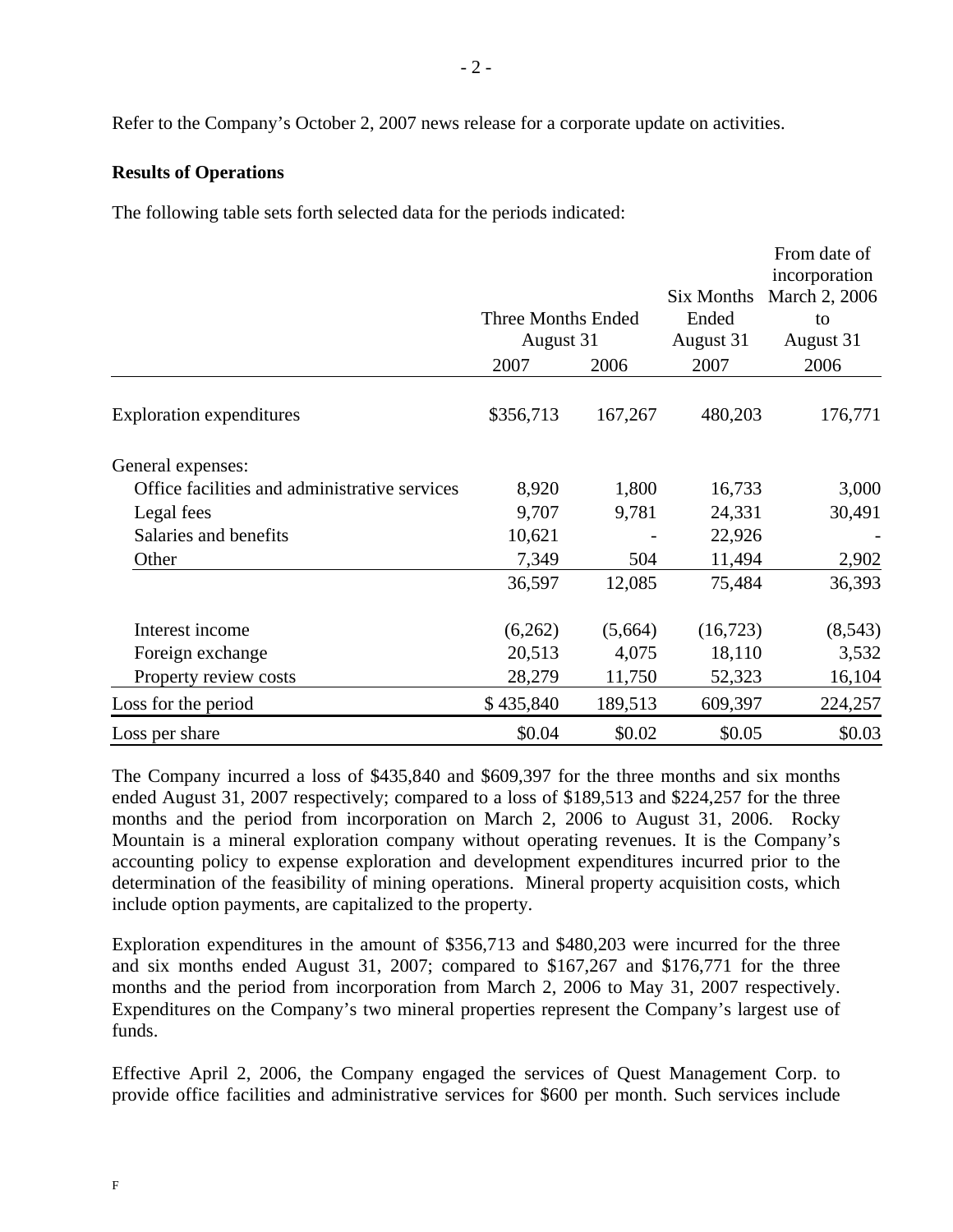accounting and assistance with regulatory matters provided in the Vancouver office. Effective March 1, 2007 the rate was increased to \$1,000 per month. Effective May 1, 2007, the Company also engaged the services of MGC Resources Inc. to provide office facilities and administrative services at US\$1,850 per month in the Montana office.

The Company incurred \$28,279 and \$52,323 in costs associated with reviewing prospective mineral properties for the three months and six months ended August 31, 2007, an increase from \$11,750 and \$16,104 for the three months and the period from March 2, 2006 to May 31, 2006, respectively. This increase in spending reflects the Company's ongoing effort to review other property prospects.

Effective February 1, 2007 the Company commenced paying a salary of US\$3,000 per month plus benefits to Mr. Alan Branham for his services as Vice-President of Explorations.

The foreign exchange gain recorded in the current year represents the impact of exchange rate fluctuations on the Company's U.S. dollar holdings.

The Company's only source of income is interest earned from funds on deposit.

# **Cash Flows, Liquidity and Capital Resources**

The Company had cash of \$372,053 as at August 31, 2007, compared to \$1,245,296 as at February 28, 2007.

Exploration expenditures of \$480,203 for the six months ended August 31, 2007 on the Company's two mineral properties represent the Company's largest use of funds. Under the terms of mineral lease agreements for the Gibellini property, the Company is obligated to make quarterly payments of US\$30,000; a series of escalating annual advance royalties, commencing with US\$12,000 due on or before December 30, 2007; and a series of escalating annual advance royalties, commencing with US\$10,000 due on or before April 16, 2008 . Under the terms of the Lake Owen property agreement, the Company is required to make annual advance royalties of US\$35,000; and work commitments as follows: US\$200,000 on or before September 1, 2007 (completed); US\$350,000 on or before June 1, 2008; and US\$500,000 on or before June 1, 2009 and annually thereafter. Annual costs for general and administration are estimated to be approximately \$320,000. During September 2007, the Company completed its initial public offering for 2,500,000 common shares at \$1.00 per share for gross proceeds of \$2,500,000. In the Company's opinion, it has sufficient funding to meet its anticipated commitments for the coming year.

Summary of Quarterly Results:

|                        |                                |                             |                            |                 | Basic &<br>Diluted        |
|------------------------|--------------------------------|-----------------------------|----------------------------|-----------------|---------------------------|
|                        | Mineral<br>Exploration<br>(\$) | General<br>Expenses<br>(\$) | Interest<br>Income<br>(\$) | Net Loss<br>(S) | Loss<br>Per Share<br>(\$) |
| $Q2 -$ August 31, 2007 | 356,713                        | 36.597                      | (6,262)                    | 435,840         | 0.04                      |
| $Q1 - May 31, 2007$    | 123,490                        | 38,887                      | (10, 461)                  | 173.557         | 0.01                      |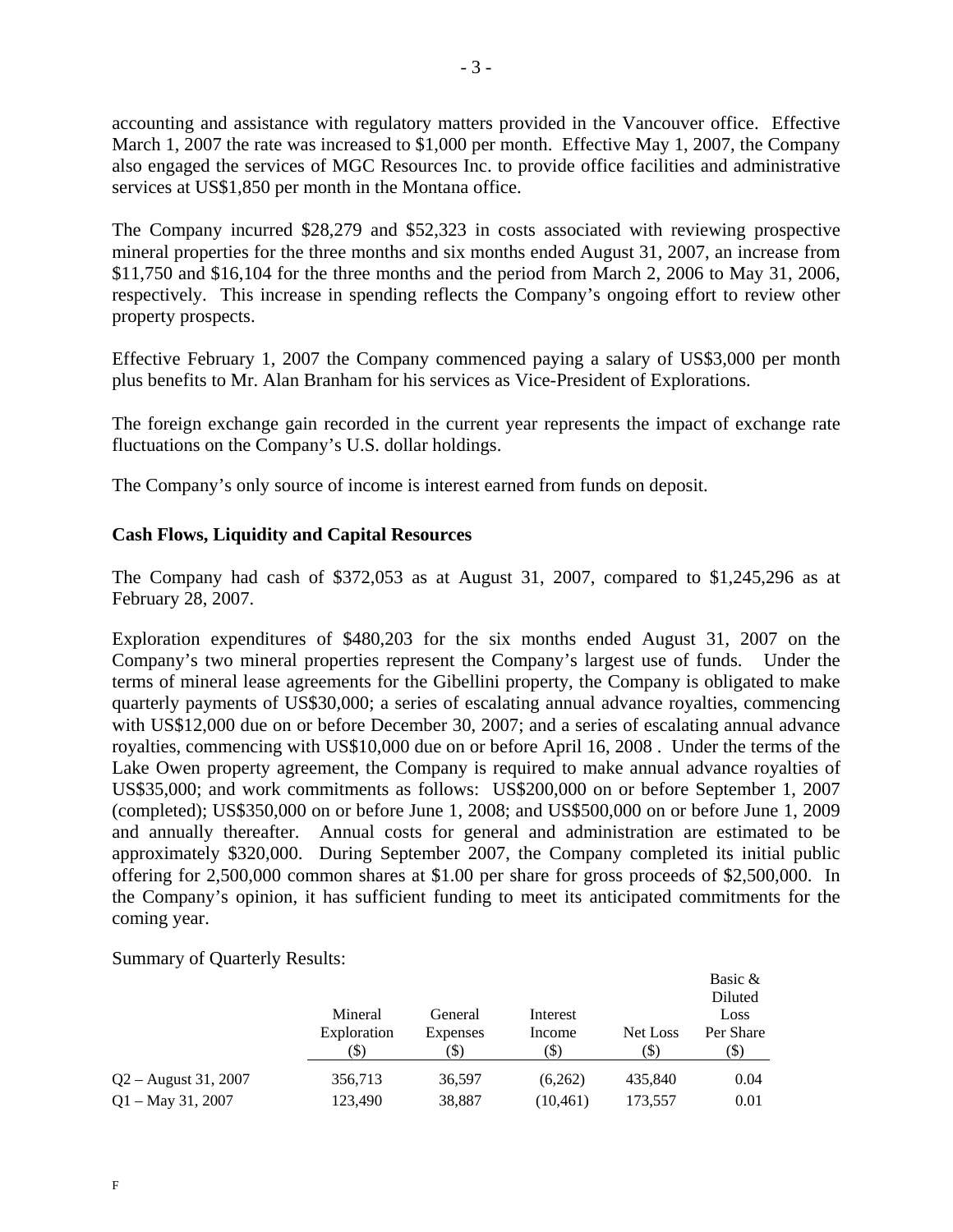| Q4 – February 28, 2007   | 64.419  | 49.752 | (5,584) | 111.383   | 0.01               |
|--------------------------|---------|--------|---------|-----------|--------------------|
| $O3 - November 30, 2006$ | 119.822 | 25.703 | (2.773) | \$139.382 | 0.01               |
| $Q2 -$ August 31, 2006   | 167,267 | 23.831 | (5.664) | \$189.514 | $\frac{1}{2}$ 0.02 |
| $Q1 - May 31, 2006$      | 9.504   | 28.662 | (2,879) | \$34,744  | 0.01               |

#### **Explanatory Notes:**

- 1. The Company is a start-up mineral exploration company, incorporated on March 2, 2006 and earns interest income but has no operating revenue. Interest income is mainly a function of funds on deposit. The Company completed an initial private placement for approximately \$820,000 during May and June of 2006 and an additional private placement of approximately \$1,120,000 during January 2007.
- 2. Q1 May 31, 2006 is for the period from incorporation on March 2, 2006 to May 31, 2006.
- 3. General expenses have been trending upward since incorporation reflecting increased levels of activity. Expenses during Q1 – May 31, 2006 were high due to the costs of incorporation and startup.

### **Transactions with Related Parties**

Effective April 1, 2006, the Company entered into an agreement with Quest Management Corp. ("Quest"), a company related by virtue of one director and two officers in common, to pay a monthly fee of \$600 for accounting and various administrative office services. This rate was increased to \$1,000 per month on March 1, 2007. During the six months ended August 31, 2007, the Company paid a total of \$6,000. In addition, the Company reimburses Quest for out of pocket direct costs incurred on behalf of the Company. Such costs include travel, postage, courier charges, printing and long distance telephone charges.

Effective May 1, 2007, the Company entered into an agreement with MGC Resources Inc. ("MGC"), a subsidiary of Midway Gold Corp. which is related by virtue of four directors in common, to pay US\$1,850 for various administrative office services. During the six months ended August 31, 2007 the Company incurred costs of \$8,104 to MGC.

These transactions are in the normal course of operations and are measured at the exchange amount, which is the amount of consideration established and agreed to by the related parties.

### **Changes in Accounting Policy Including Initial Adoption**

Effective March 1, 2007 the Company adopted the new standards announced by the Canadian Institute of Chartered Accountants (CICA); Sections 3855 Financial Instruments – Recognition and Measurement; Section 3865 Hedges; and Section 1530 Comprehensive Income. Under the new standards, all financial assets must be classified as held-to-maturity, loans and receivables, held-for-trading or available-for-sale and all financial liabilities must be classified as held-fortrading and other. Financial instruments classified as held-for-trading will be measured at fair value with changes in fair value recognized in net income. Financial assets classified as held-tomaturity or as loans and receivables and financial liabilities not classified as held-for-trading will be measured at amortized cost. Available-for-sale financial assets will be measured at fair value with changes in fair value recognized in other comprehensive income. All derivative financial instruments will be reported on the balance sheet at fair value with changes in fair value